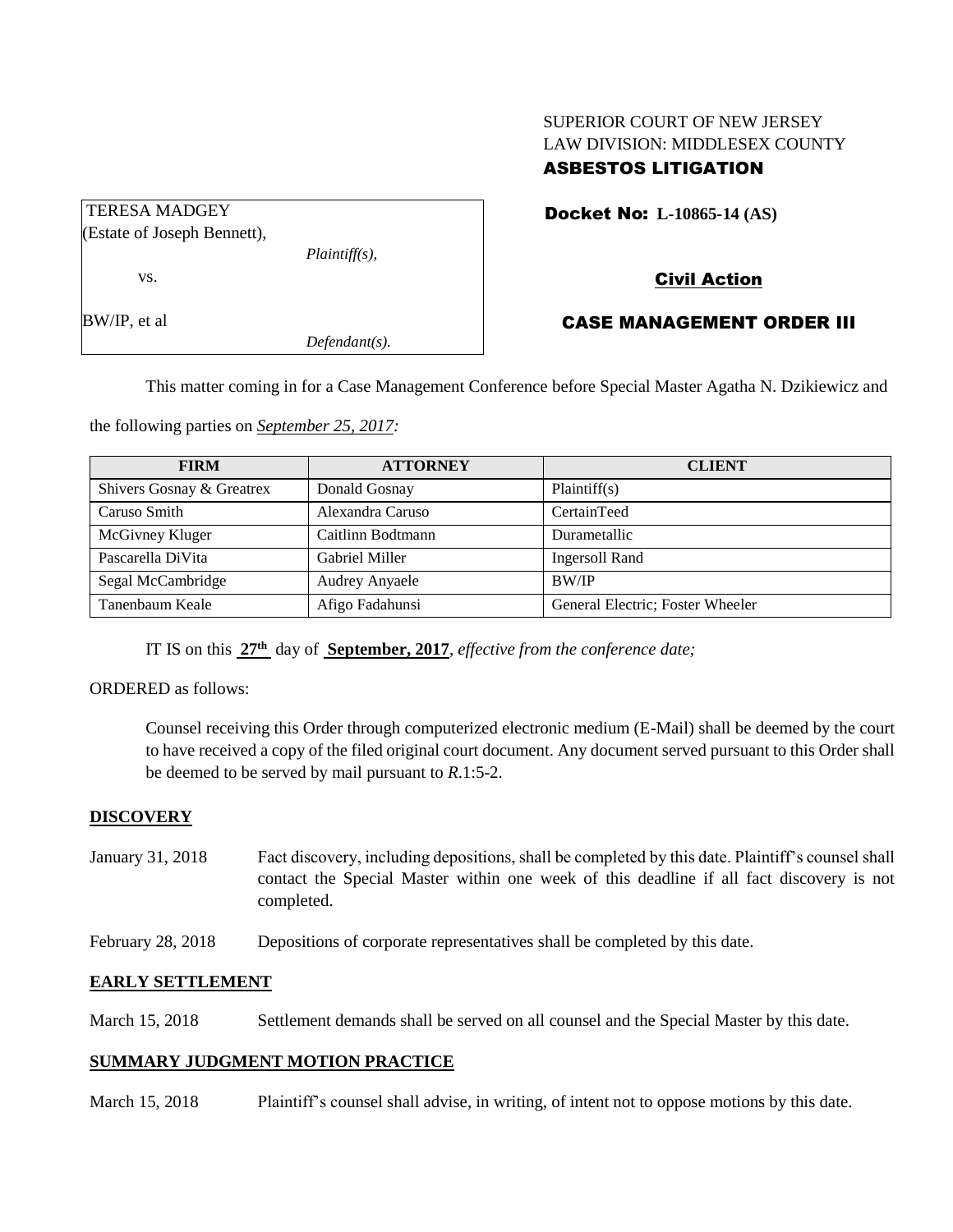| March 29, 2018 | Summary judgment motions shall be filed no later than this date. |
|----------------|------------------------------------------------------------------|
|                |                                                                  |

April 27, 2018 Last return date for summary judgment motions.

## **MEDICAL DEFENSE**

|                   | In addition, defendants shall notify plaintiff's counsel (as well as all counsel of record)<br>of a joinder in an expert medical defense by this date. |
|-------------------|--------------------------------------------------------------------------------------------------------------------------------------------------------|
| July 16, 2018     | Defendants shall identify its medical experts and serve medical reports, if any, by this date.                                                         |
| May 1, 2018       | Upon request by defense counsel, plaintiff is to arrange for the transfer of pathology specimens<br>and x-rays, if any, by this date.                  |
| February 28, 2018 | Plaintiff shall serve executed medical authorizations by this date.                                                                                    |
| February 15, 2018 | Defendants shall forward medical authorizations to plaintiff's counsel by this date.                                                                   |

## **LIABILITY EXPERT REPORTS**

| May 31, 2018  | Plaintiff shall identify its liability experts and serve liability expert reports or a certified expert<br>statement by this date or waive any opportunity to rely on liability expert testimony. |
|---------------|---------------------------------------------------------------------------------------------------------------------------------------------------------------------------------------------------|
| July 16, 2018 | Defendants shall identify its liability experts and serve liability expert reports, if any, by this<br>date or waive any opportunity to rely on liability expert testimony.                       |

## **ECONOMIST EXPERT REPORTS**

May 31, 2018 Plaintiff shall identify its expert economists and serve expert economist report(s), if any, by this date or waive any opportunity to rely on economic expert testimony.

July 16, 2018 Defendants shall identify its expert economists and serve expert economist report(s), if any, by this date or waive any opportunity to rely on economic expert testimony.

## **EXPERT DEPOSITIONS**

August 10, 2018 Expert depositions shall be completed by this date. To the extent that plaintiff and defendant generic experts have been deposed before, the parties seeking that deposition in this case must file an application before the Special Master and demonstrate the necessity for that deposition. To the extent possible, documents requested in a deposition notice directed to an expert shall be produced three days in advance of the expert deposition. The expert shall not be required to produce documents that are readily accessible in the public domain.

## **PRE-TRIAL AND TRIAL**

| November 20, 2017        | The settlement conference previously scheduled on this date is <b>cancelled</b> .                                                                                           |  |
|--------------------------|-----------------------------------------------------------------------------------------------------------------------------------------------------------------------------|--|
| August 16, 2018 @ 1:30pm | Settlement conference. All defense counsel shall appear with authority to negotiate<br>settlement and have a representative authorized to negotiate settlement available by |  |

 $\_$  ,  $\_$  ,  $\_$  ,  $\_$  ,  $\_$  ,  $\_$  ,  $\_$  ,  $\_$  ,  $\_$  ,  $\_$  ,  $\_$  ,  $\_$  ,  $\_$  ,  $\_$  ,  $\_$  ,  $\_$  ,  $\_$  ,  $\_$  ,  $\_$  ,  $\_$  ,  $\_$  ,  $\_$  ,  $\_$  ,  $\_$  ,  $\_$  ,  $\_$  ,  $\_$  ,  $\_$  ,  $\_$  ,  $\_$  ,  $\_$  ,  $\_$  ,  $\_$  ,  $\_$  ,  $\_$  ,  $\_$  ,  $\_$  ,